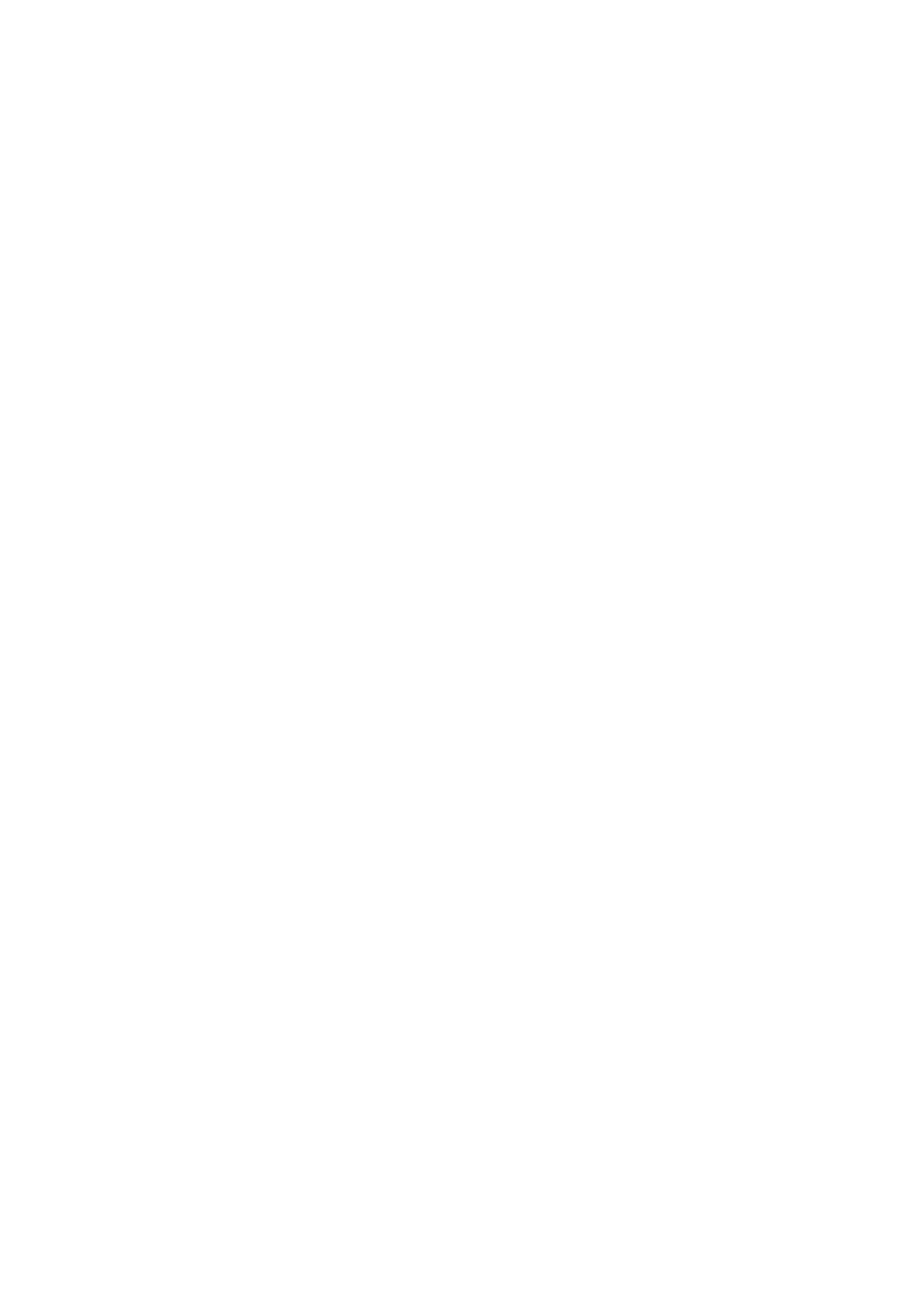

Figure 2. Model design in jewelry production and processing via computer technology

and "simulation show" plane; "product promotion section" designs six links, which are mutually independent and also connected, and achieve 9 synchronous projects; "product production section" can achieve 3 synchronous projects, while the entire production process chain can achieve 34 synchronous projects.

## 3.3 *Comparison with the application of new technology and traditional production process*

Efficiency is profit, while profit is the lifeline of the enterprise. Today, with the processing fee getting lower, in addition to brand awareness, product market recognition and service, the enterprises should fight for the efficiency. Compared with Figure 1 and 2, it is not difficult to know that the advantages of computer application model in the jewelry production and processing are mainly manifested in the following three aspects: 1. It can achieve a number of "synchronous projects" and "diversified production" in the jewelry production; 2. It can achieve "zero inventory" in the enterprise production, thus saving a lot of manpower, materials and financial resources; 3. The application for computer aided design and rapid prototyping technology can greatly reduce production losses and improve production efficiency. In this paper, the three-dimensional printer of American 3D system CPX 3000 (wax spraying) and the traditional manual silver version and carved wax version are compared with, and the details are shown in the table below.

# 4 APPLICATION PRACTICE OF COMPUTER TECHNOLOGY IN JEWELRY PRODUCTION AND PROCESSING

# 4.1 *Application for computer technology in jewelry development section*

# 4.1.1 *Application method of computer aided design technology*

Currently, the computer aided design software used in the field of jewelry design is divided into three categories: 1. Two-dimensional design software, such as Corel draw, Auto CAD; 2. Three-dimensional design software, such as Jewel CAD, Matrix, 3Design, Rhino, Art CAM; 3. Plane post-processing software, such as Photoshop. The production model developed in the development section of the project is 3D model, so the following elaboration is mainly based on the three-dimensional design software <sup>[10]</sup>.

The basic idea of three-dimensional aided design modeling is mainly to first draw the two-dimensional curve (guide rail, section and contour line) of the required three-dimensional modeling, and then use the corresponding modeling tools to generate the basic three-dimensional modeling; and then edit and carry out local special effect processing according to the requirements of the product modeling; edit the corresponding material after determination of the model modeling, size, structure and level; finally, output application data for different purposes according to the needs, as shown in Figure 3.

Table 1. Comparison with the speed of traditional manual plate making and rapid prototyping plate making

| Type            |                                              | Completed amount of Completed amount of | Rapid version (work surface: $187\times165$ mm, height: 25 mm) |                    |                      |
|-----------------|----------------------------------------------|-----------------------------------------|----------------------------------------------------------------|--------------------|----------------------|
|                 | silver version in $32h$ wax version in $32h$ |                                         | Completed                                                      | Relative silver    | Relative wax version |
|                 |                                              |                                         | amount in 16h                                                  | version / multiple | multiple             |
| Diamond ring    |                                              |                                         | 536                                                            | 134                | -67                  |
| Luxury ring     |                                              |                                         | 160                                                            | 80                 | 40                   |
| Luxury pendant  |                                              |                                         | 168                                                            | 84                 | 42                   |
| <b>Bracelet</b> |                                              |                                         |                                                                |                    |                      |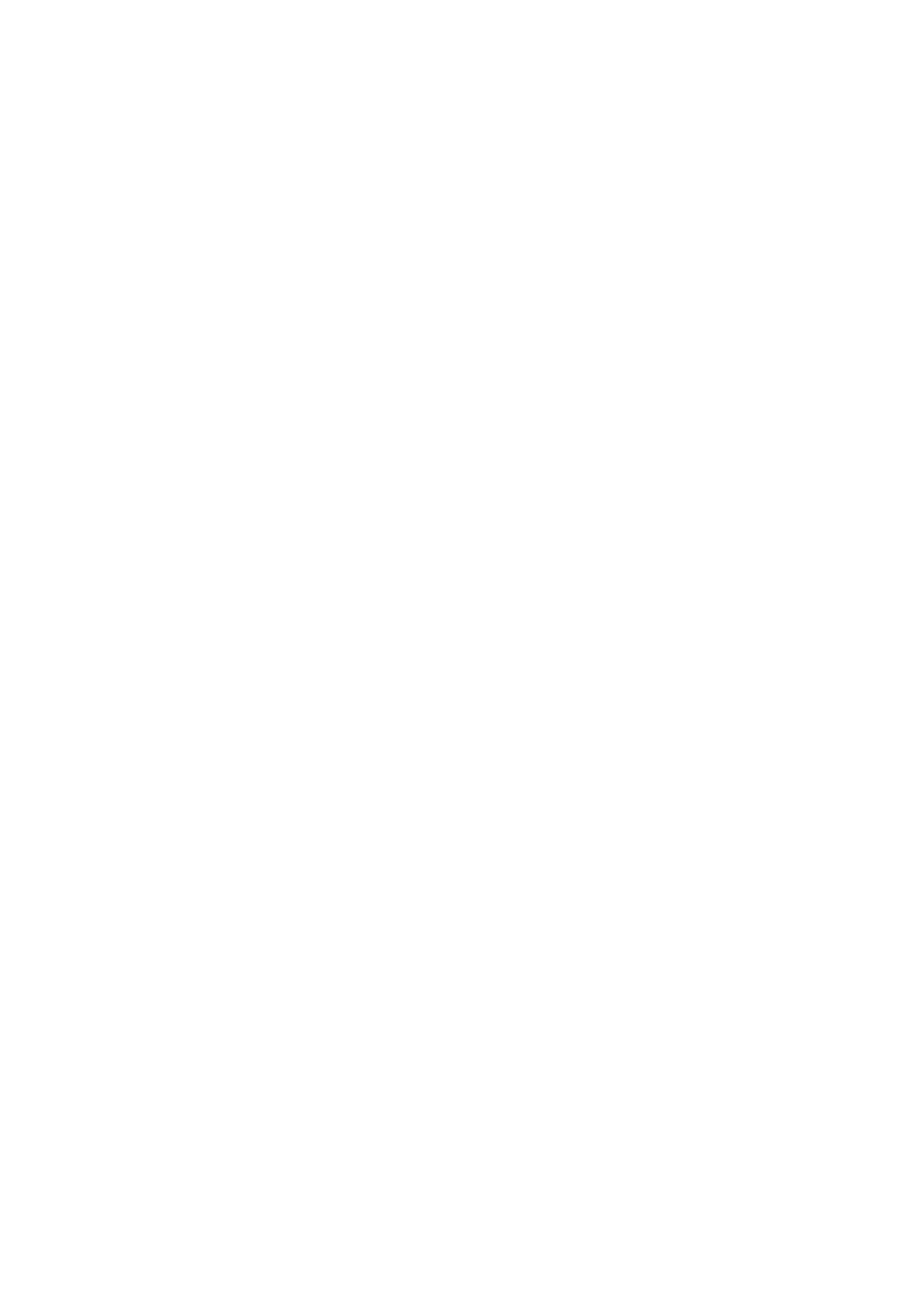## 4.2 *Application for computer technology in product production section*

A huge "jewelry style model database", "style plane display rendering database", "style interactive animation database", "rapid prototyping plate making" and other computer technology support and "B2B model", "O to O mode", "customer DIY" and other flexible product promotion sales channels meet the needs of different customers, "individualized production", "custom production" and "batch production" can be carried out. These three production models are independent and advanced.

## 4.3 *Application for computer technology in product promotion section*

#### 4.3.1 *Application for computer technology in market launch*

There are many ways to launch products on the market, which are mainly the exhibition halls for their own brand, usually used for seeing products by the suppliers and distributors, or customer DIY experience; flagship stores, franchised stores, retail stores, which are facing the end consumers; jewelry fairs, which are facing potential customers around the world. There are many kinds of jewelry exhibitions around the world every year, which can be participated in according to the nature of different exhibitions.

After drawing the three-dimensional model, the jewelry research and development department selects the featured style for direct rapid prototyping plate making, and processes into samples to launch on the market to test marketing. After launching samples on the market, the improved design and depth development of products should be carried out according to the reaction situation on the market, in order to constantly upgrade and optimize the products, and make the brand effect have a virtuous circle.

### 4.3.2 *Application for computer technology in product propaganda and promotion*

Product propaganda and promotion media include online, offline, soft media, hard media, indoor, outdoor and many other means, but its fundamental source materials are mainly the plane rendering of the product and dynamic display, which can be made by sample shooting, or perfectly presented by the computer analogue simulation. The "plane display rendering database" and "interactive animation database" provide the convenience for propaganda and promotion that is insurmountable by the traditional manner (made by sample shooting). Jewelry holographic display instrument (jewelry shopping guide) displays by using the materials of "plane display rendering database", and has a very good analogue simulation effect, which is currently one of popular trends of the jewelry enterprises in the propaganda and promotion. Figure 7 is the shopping guide of MY-DID co-brand in the retail store.



Figure 6. Shopping guide for the retail store

### 5 RESEARCH CONCLUSION

With popular application for computer technology in all walks of life, many traditional manual processing industries have gradually introduced computer technology. Jewelry processing industry is a very good case. Despite the late start, in recent years, it has a rapid development, and more and more enterprises need the support of computer technology. At present, the problem of troubling and restricting the application for computer technology in jewelry production and processing is mainly a failure to find a production model that can serve the whole industry chain with the computer technology as the core of production in this industry. This paper designs a "synchronous and diversified" production model with "computer aided design technology" and "rapid prototyping technology" as the core, and tests with actual production cases (application for the computer technology in the product development section, production section and promotion section), and finds that the production model has a strong operability, which is forward-looking and advanced, and can create values for the community and enterprises, and can be used for reference by the jewelry industry and even similar products processing and production enterprises in a period of time.

## REFERENCES:

- [1] J.F.Chen, X.Y.Hu. 2013. Beauty and virtue thought of gold inlaid with jade and its value embodiment in design practice. *Literature and Art for the Populace*, (24).
- [2] Chen Ming. 2009. On computer aided design software of jewelry. *China Gem*, (01): 198-200.
- [3] X. Han. 2012. *Rapid Prototyping Technology and Application*. Mechanical industry Press, pp: 27-56.